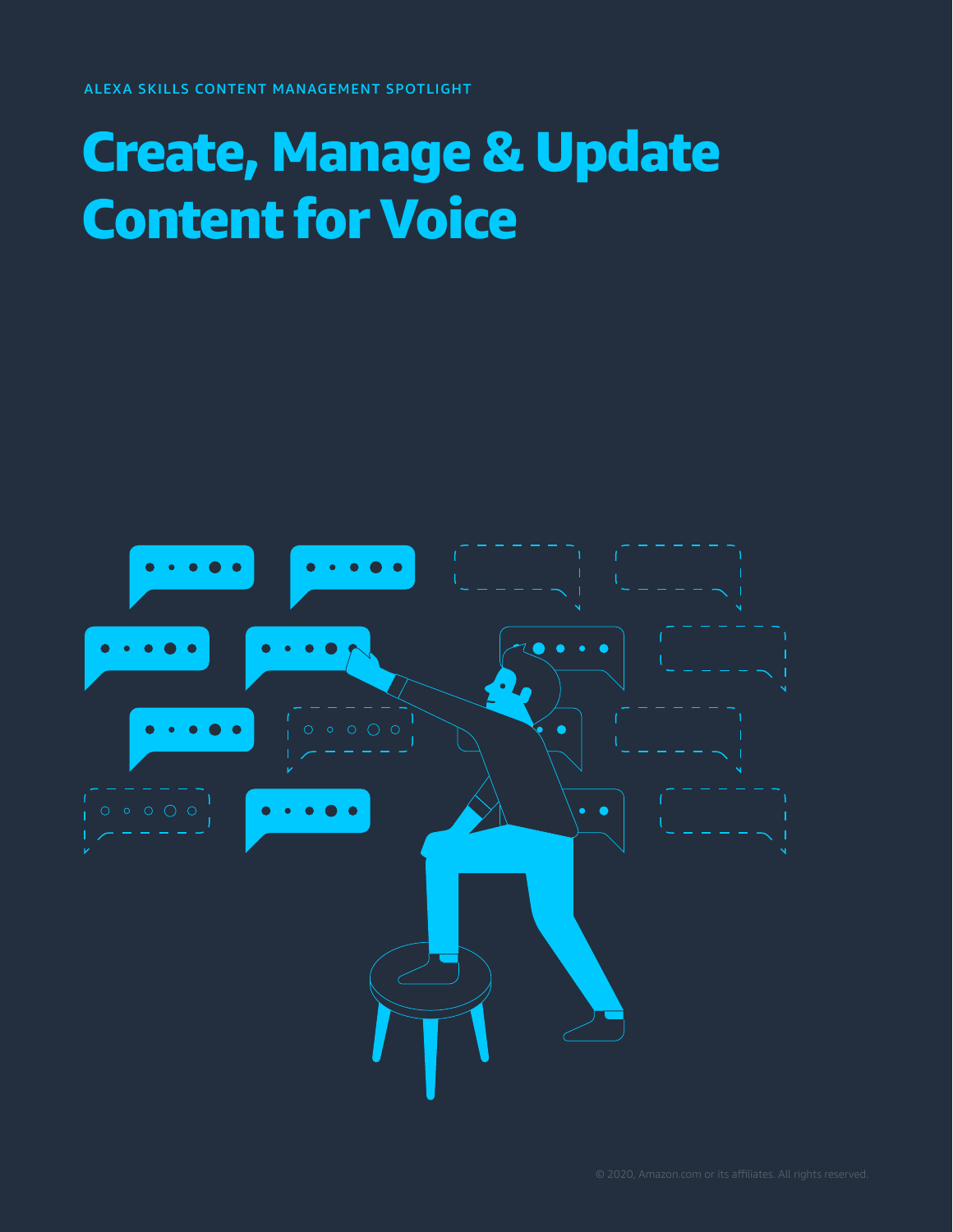# Introduction



Content is at the core of digital products, including Alexa skills.

### A content management system (CMS) is an application that is used to create, manage and update such content.

CMSs are widely used for web, mobile, and enterprise content management and are equally applicable to managing voice experiences and Alexa skills.

The top reasons why brands implement a CMPS for their skills are:

- 1. Collaborate on content
- 2. Enable personalization
- 3. Empower non-developers to make instant updates
- 4. Maintain consistency or introduce variety
- **5.** Simplify localization

- ⊗ Why is VUI different?
- What content can be easily changed?
- **<sup>⊗</sup> Best practices** for skill content management
- **Common pitfalls** in skill content management
- Skill content management tools & resources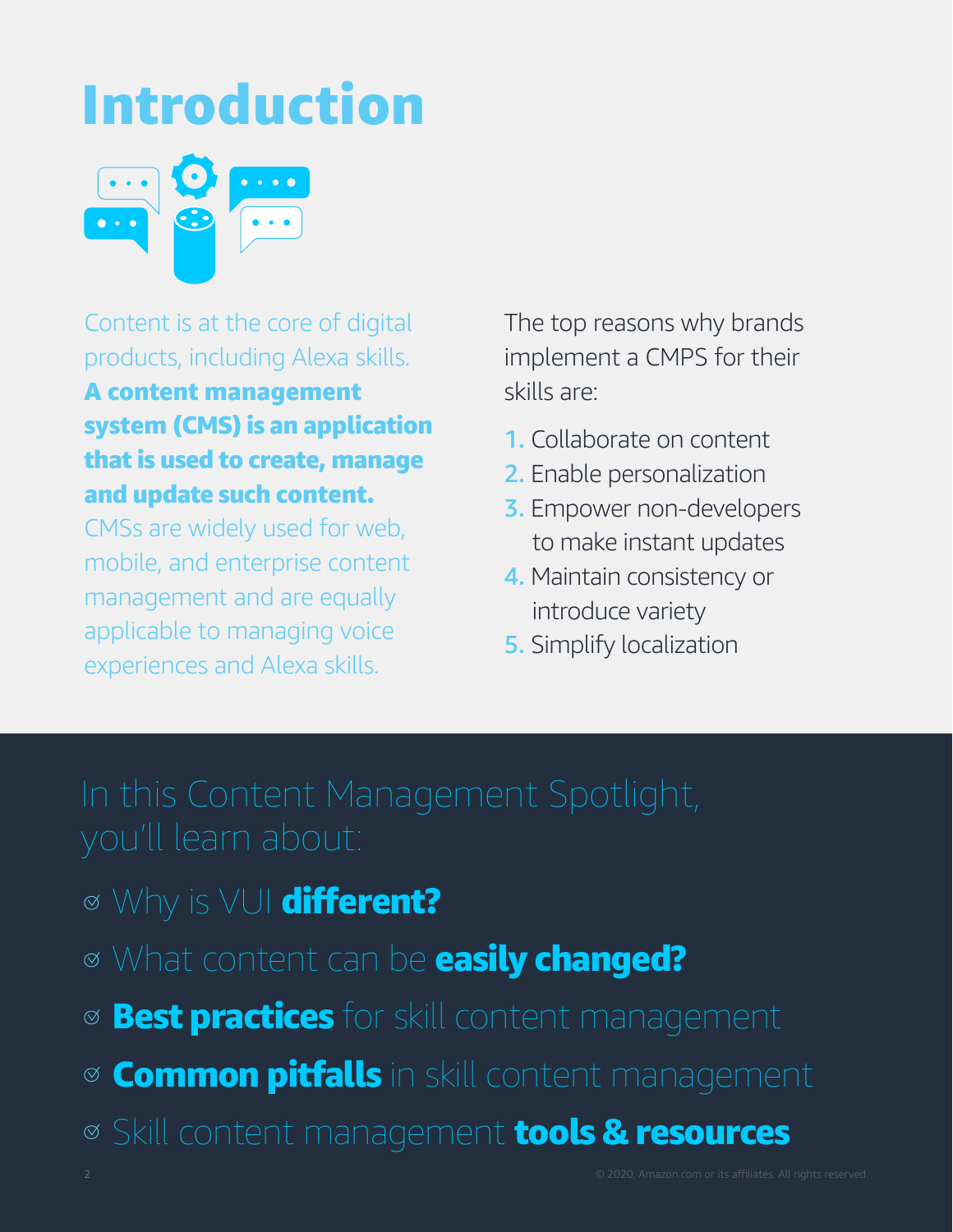# Why Is VUI different?

Voice UI (VUI) is fundamentally different from Web and Mobile UI (or GUI). As a result, the tools required for managing, analyzing, optimizing and personalizing the voice experience require a fundamentally different approach from the ones that are commonly used for Web and Mobile.

When glancing at a screen, users scan across a wide range of visual information (layout, text and images) and selectively pick out what they want to focus their attention on. In contrast, when interacting with a skill, users listen to a single stream of voice content, which means that getting that content right is absolutely critical for keeping users engaged. Therefore, it is essential to apply best practices when creating and managing voice content.

### There are five fundamental differences between VUI and GUI:



#### **1. VARIETY VS. CONSISTENCY**

Web and mobile UI are built on consistency - users scan a screen and expect to see consistency in how the content is laid out. In contrast, consistency in a voice UI leads to a boring, unengaging and repetitive user experience.

One of the defining characteristics of human conversation is the unpredictability of the dialogue. A conversation can take many twists and turns and go down multiple paths to get to the same endpoint. Keeping the dialog fresh by delivering variations in the responses allows the skill to sound less robotic and predictable. Variety is what keeps users engaged and coming back for more.



### **2. PERSONALIZED FEED VS. GENERAL SCAN**

Web and Mobile UI require users to do more work sorting out the relevant content on the screen or in an app.. Skills, on the other hand, deliver a single audio stream of content to the user that needs to be contextual and personally relevant, or they'll tune out.

Multi-modal UIs (e.g. Echo Show) — those that combine voice with visual content — add further challenges and complexity. Fortunately, there are optimization and personalization solutions available that determine the right level and structure of information to present on screen, taking into account both what's being spoken as well as the capabilities of the device.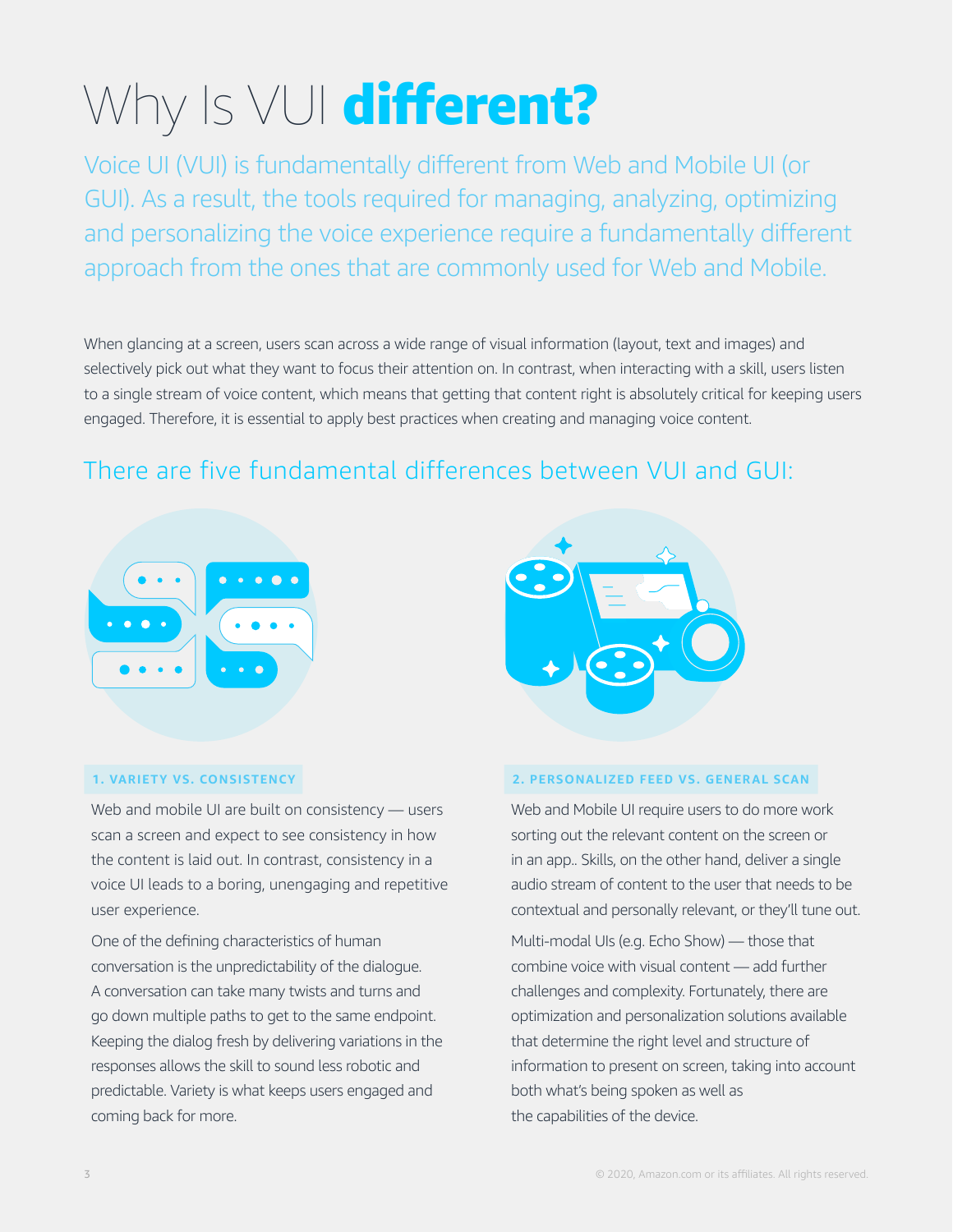



#### **3. FREE-FORM VS. PRE-EXISTING STRUCTURE**

The appeal of VUI is that users can be in the driver's seat of the experience. Through their questions and prompts, they define the structure of each session. This is in stark contrast to Web and Mobile, where users navigate a pre-existing structure of links and touch controls.

The free-form nature of voice interactions means that skills need to be built in such a way that allows them to switch among multiple contexts based on how their users choose to take the conversation.

#### **4. WHAT VS. HOW**

While the exact same information can be conveyed on Web/Mobile and Voice, skills have the unique advantage (and added complexity) of defining how that information sounds when it is delivered. Through a combination of TTS with SSML and pre-recorded audio, skills can fine-tune the sound, delivery and even emotion of the content expressed. It means that authors have a higher level of control over the user experience, but it also means that they have to invest in getting it right.



#### **5. DIALOG VS. NARRATIVE**

The content that exists in a skill is in a dialogue form. Ideally, the content comprising the responses of the skill should be largely in the form of small snippets that are combined and delivered based on context.

On the other hand, Web and Mobile have large blocks of content that provide structure to the product and in general are unchanged across time or users.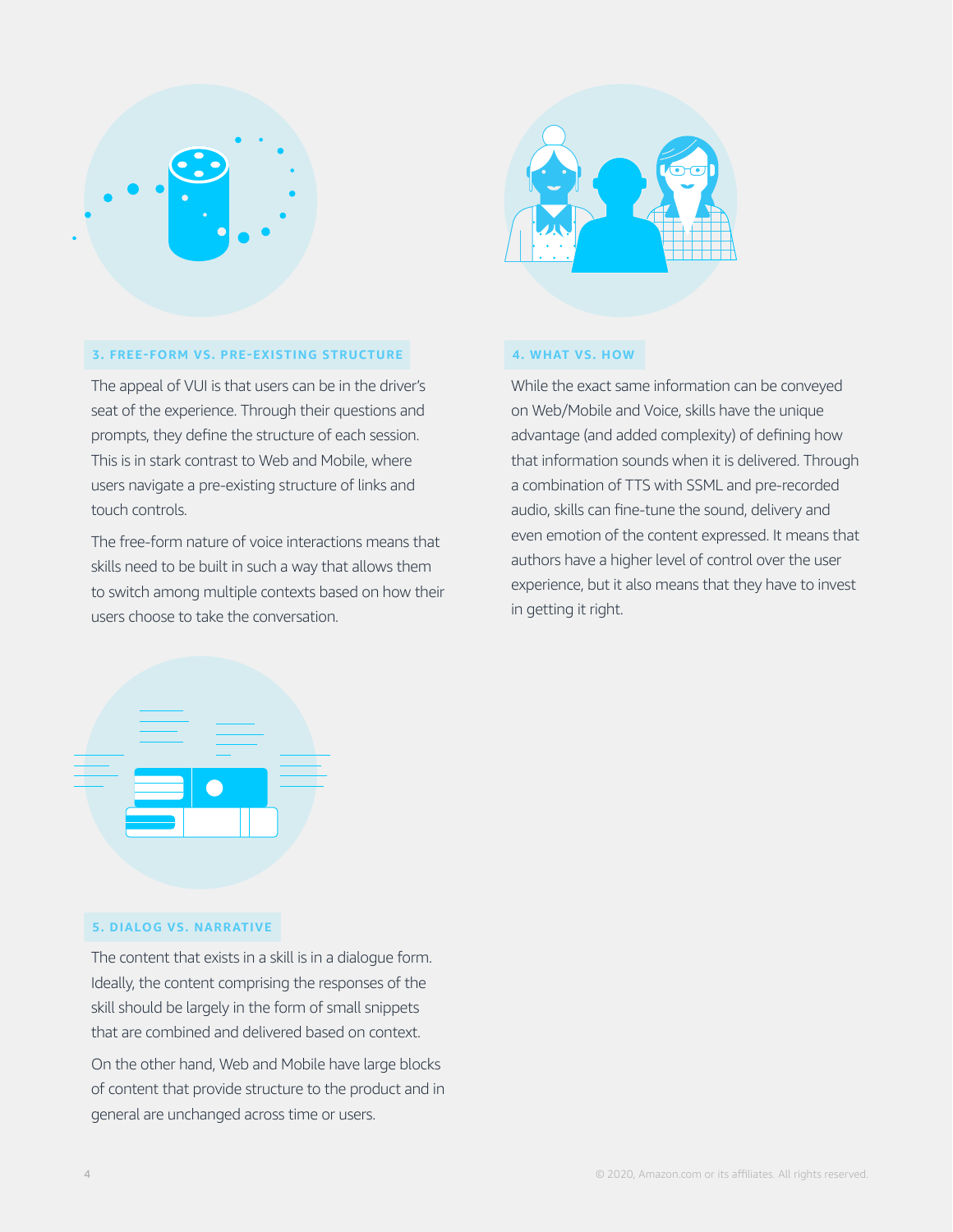### What Content Can Be Easily Changed?

Unlike updates to the interaction model (utterances and intents), which require skill recertification, skill responses can be easily updated. The only restriction to doing so is the tools and methods used to make changes.

Responses are the information the skill shares with users. It is therefore very powerful to be able to keep that information up-to-date, in order to keep users coming back for ongoing interactions.

Let's say that the skill publisher has new content it wants to immediately share with customers. For example, it could be newly recorded audio, a marketing campaign, or an updated product offering. Getting that content out to consumers as quickly as possible is crucial to the skill's relevance, engagement, and retention.

For more information on what updates can be made to a live skill, please read the Update Live Skills in [Minutes](https://developer.amazon.com/en-US/blogs/alexa/alexa-skills-kit/2020/01/update-live-skills-in-minutes) post on the developer blog.

An added challenge is that more often than not, the content owners are not developers and therefore need tools in order to push fresh content without engaging the engineering team and without risk of breaking the skill. This is where a Content Management System (CMS) comes in handy. Let's take a look at how to get started.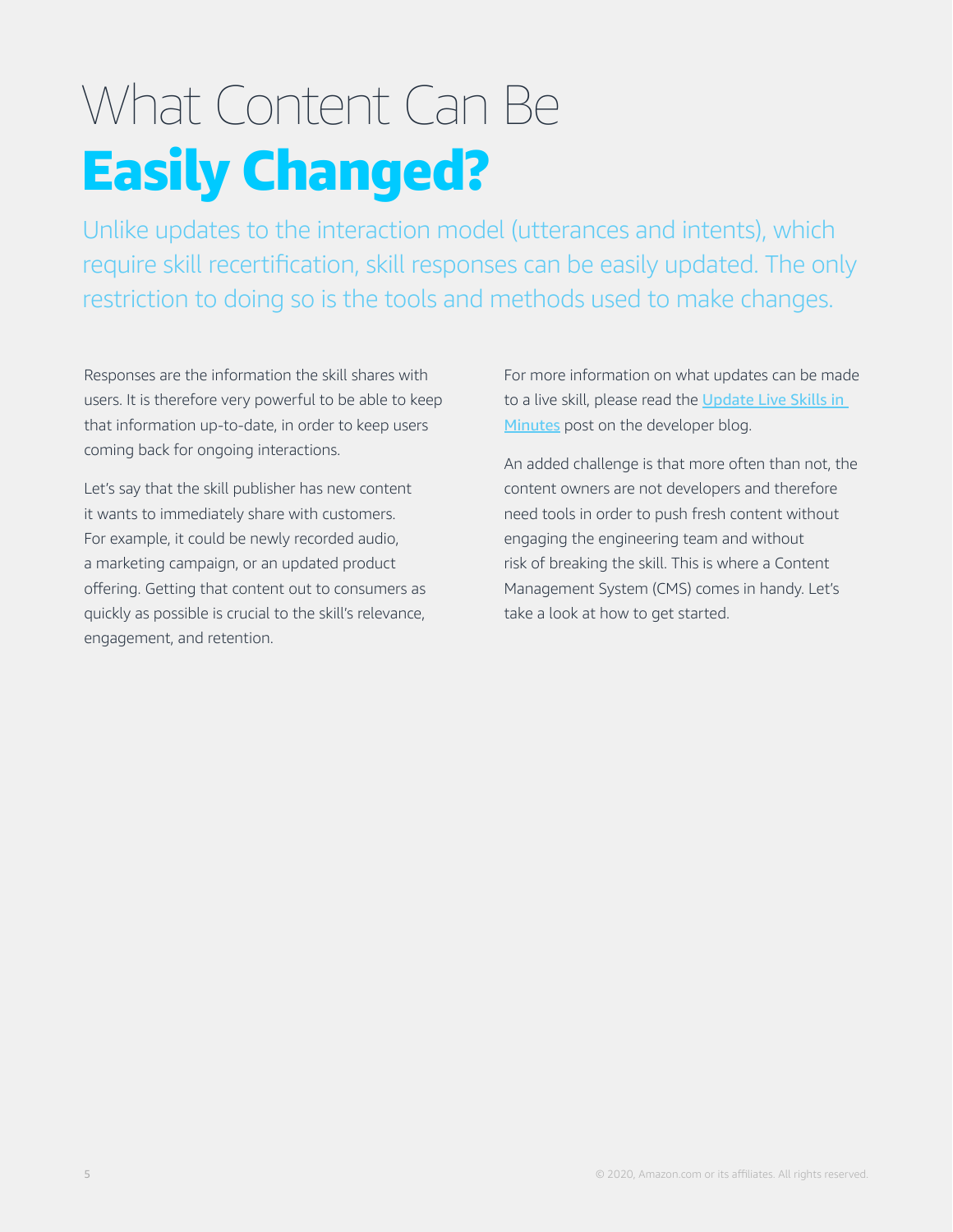### **Best Practices for** Skill Content Management

#### **EXTERNALIZE CONTENT STRINGS FROM CODE**

The first step towards effective voice content management is to separate content from the application's source code into language-specific resource files. Having separated content opens up significant possibilities to updating it without having to dig into the source code and change the same item in multiple locations. Open-source libraries that offer a good starting point are available here: [Jargon SDK for Amazon Alexa](https://jargon.com/)

#### **MAKE CONTENT VARIED AND DYNAMIC**

There are two separate concepts that make skills more engaging for end users.

The first concept is the use of variants. Without variants, skill responses can become predictable and frustrating to hear repeated over and over again. Each skill response can have multiple variants different ways of providing the same information to consumers. The more variants a skill has, the more conversational and richer the user experience will be. [Learn more here](https://developer.amazon.com/blogs/alexa/post/37e732b7-48fa-4940-9f12-9ffde7eeeaf8/alexa-skill-recipe-randomize-your-responses-to-add-variety-to-your-skill).

The second concept is to make content dynamic. Dynamic content enables two specific scenarios the ability to adjust the content of the response based on context (e.g., who the user is, how they've previously interacted with the skill, etc.) and the ability to push content changes without requiring a redeployment of the skill.

Commercial tools like [Jargon](http://www.jargon.com) make it easy to introduce variants and enable dynamic content.

#### **ENABLE NON-ENGINEERS TO UPDATE CONTENT**

Implementing a CMS with a Web interface allows non-technical content owners to update the skill without the risk of inadvertently breaking it. Removing the dependency on the development team for content changes dramatically unlocks the publisher's ability to push out updates and keep the skill fresh.

Available commercial solutions also support content versioning and collaboration features, making it easy for multiple stakeholders to work together on new content and ensuring that the right approvals have taken place before it is published to consumers. Also, in the event of a mistake, the right tools make it easy to revert to a previous version.

**2**

**3**

**1**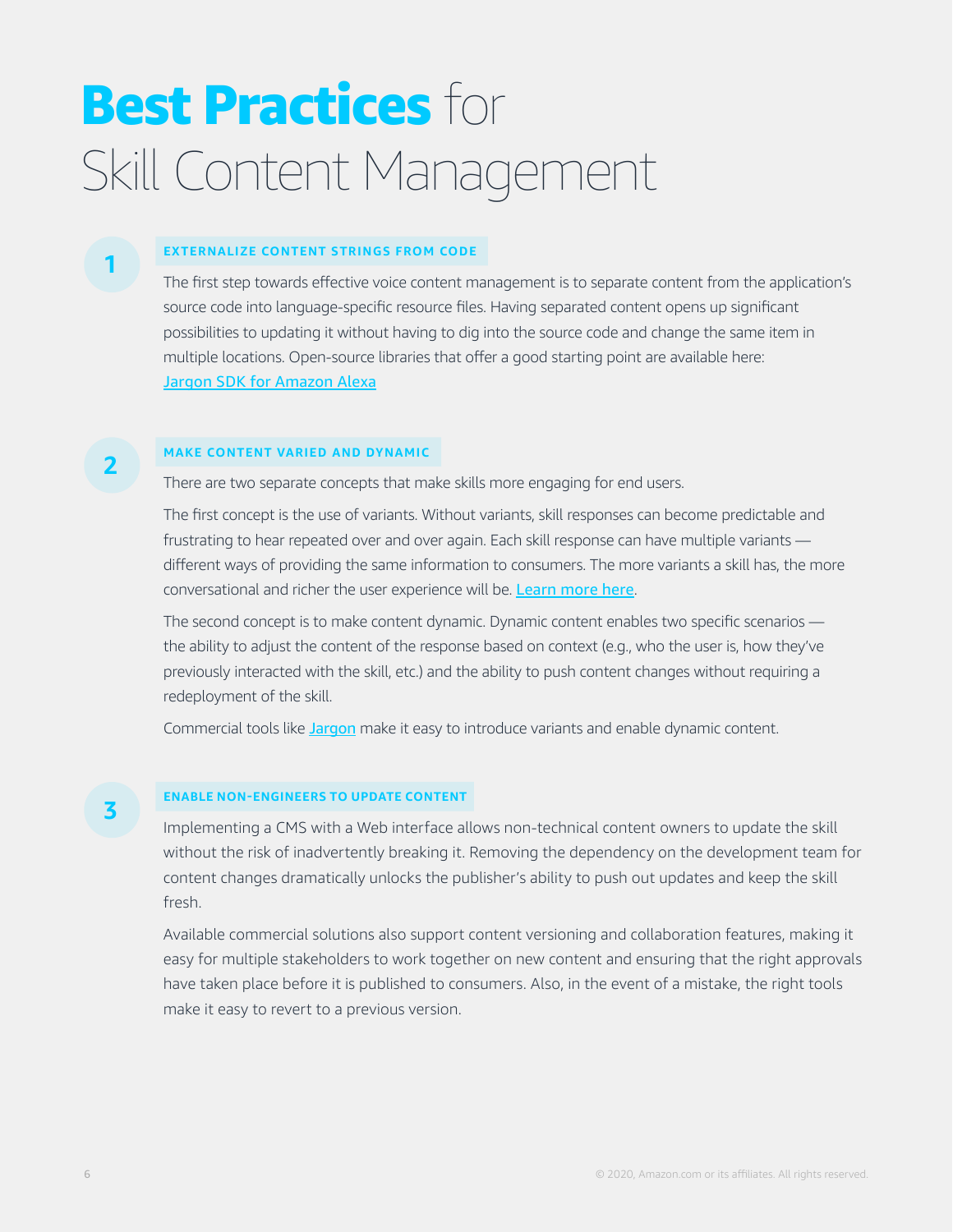#### **CONSIDER LOCALIZATION FROM THE START**

With just a bit of foresight and consideration on future [localization needs](https://developer.amazon.com/en-US/docs/alexa/alexa-design/internationalization.html), a skill can be built in a way that dramatically eases the expansion to new locales. Read about some of Alexa's best practices on localization [here](https://developer.amazon.com/blogs/alexa/post/285a6778-0ed0-4467-a602-d9893eae34d7/how-to-localize-your-alexa-skills) and here. In addition to building on Step 1 above, developers should use the ICU [format for parameters](http://userguide.icu-project.org), keep track of currencies and other locale-specific metrics, and take note of local or cultural references that don't easily apply across geographies.

#### **UTILIZE MULTIMODAL ASSETS**

The power of Alexa skills is that in addition to voice, customers can use the [Alexa Presentation Language](https://developer.amazon.com/en-US/docs/alexa/alexa-design/apl.html) (APL) to augment the user experience with rich visual content. Video, audio, images and card content are all an essential part of the skill and should be managed as such. Consider having a single place where non-text assets are managed and referenced, in order to facilitate updates. For example, if a new video is available to replace an existing asset, it's ideal to have a single location in the CMS to swap that asset, reflecting the change across the skill, whenever that video is referenced. Commercial solutions already exist making such asset management dramatically simpler.

#### **ANALYZE, LEARN, OPTIMIZE**

As with any other product, a skill should be an ever-evolving product that gets analyzed and finetuned over time, reflecting the publisher and its customers' evolving needs and preferences. With voice interactions in particular, there are endless variations of utterances and intents that customers might try, so it is critical to learn from usage data and update the skill accordingly.

A number of **[Analytics tools](https://developer.amazon.com/en-US/alexa/agencies-and-tools/tools-analytics)** can provide the data and insights needed. In addition to the analytics around user input and usage, it is important to track the performance of different content versions. For example, specific variants of a skill's response might resonate best with users of certain demographics or characteristics, whereas other variants perform best with other subsets of users. Analyzing the performance of content across user cohorts can help fine-tune the experience at the user level. Such content-related analytics are available in some of the CMS tools currently on the market.

**5**

**4**

**6**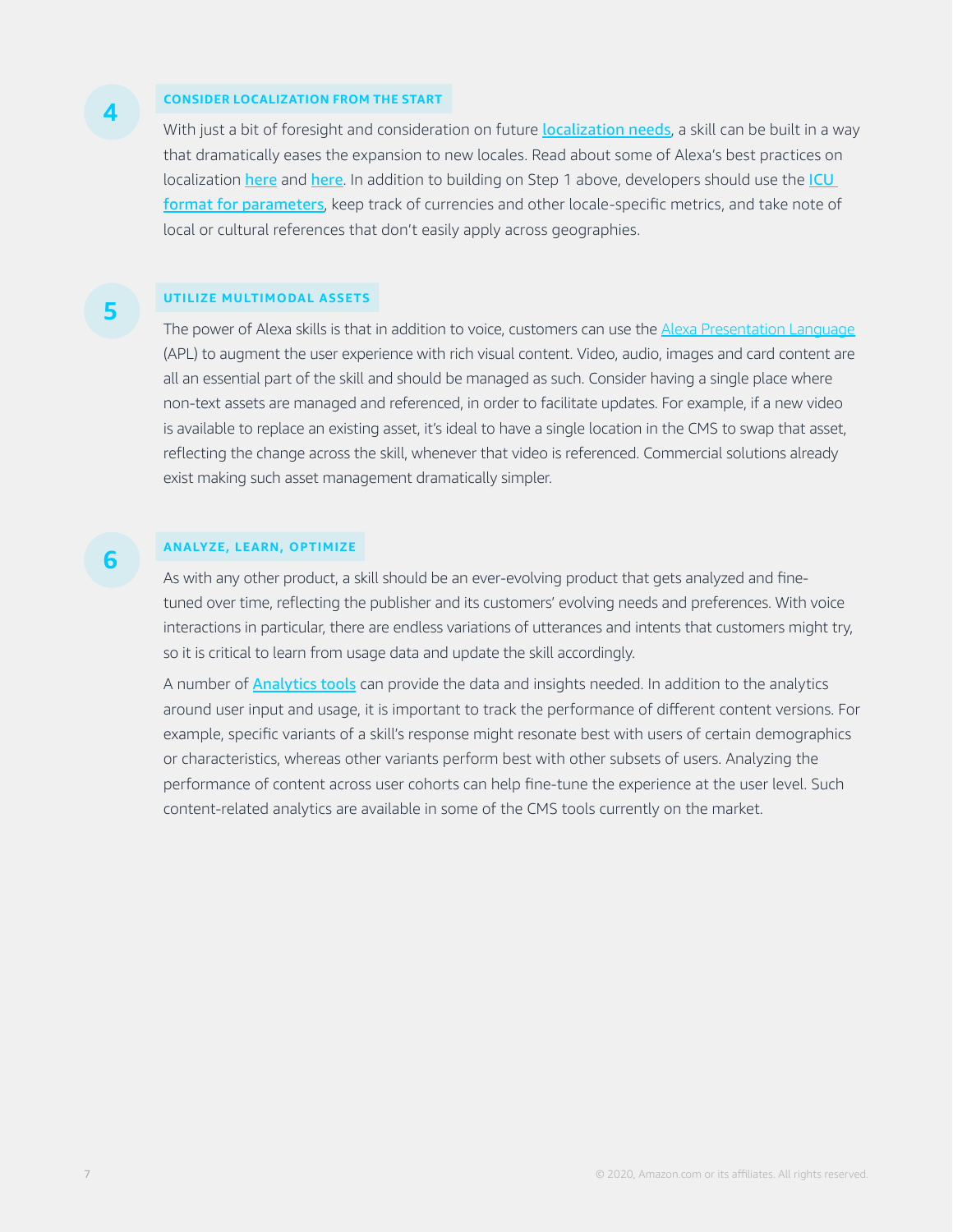### Common Pitfalls in Skill Content Management

#### **RELYING ON LIMITING TEMPLATES**

Templatized solutions for skills are a fantastic way to get a quick start. They can be used in production for simple skills or basic prototypes to test an idea. However, for skills of any meaningful complexity, templates can be limiting.

Given the multitude of products and tools available, it is important to find that right match that empowers the team and speeds up skill development/management, without limiting the user experience. A good litmus test is to validate that the development team can still have full control over the logic of the skill and is not limited by a set of templatized interactions, while non-developers can freely update content.

#### **WRITE AND FORGET**

When launching a new skill, it is critical to plan for the ongoing content refresh required to keep the skill relevant. Content-driven products are only as useful as the quality, relevance and freshness of their content.

#### **SKILL LOCALIZATION IS NOT A ONE-TIME EFFORT**

Publishers have an opportunity to reach global audiences with the ever-increasing geographic expansion of Alexa. Teams often start by writing a skill in one language and then decide to localize to additional ones.

There are several complexities that come with skill localization:

- a. There needs to be a mechanism in place to extract all of the strings (utterances, responses) that need to be localized.
- b. Translators need to have enough context to know how best to localize the content.
- c. Translation is not always a 1:1 mapping across languages. For example, an utterance in English can be mapped to several equivalent utterances in French. With the right tools in place, localization offers a great opportunity to capture this variety, as it will improve the usability of the French skill.
- d. Machine translation alone does not result in a suitable, fine-tuned localized version.
- e. Localization is not a one-time effort. As the original version of the skill changes, there needs to be a process in place to keep the localized versions updated.

There are localization tools that are purpose-built for skills and can help streamline the manual parts of localization, as well as enable seamless localization refreshes as the original skill changes. [Jargon](https://jargon.com/) provides good options for localization tools that translators can get direct access to, or the option to use one of their partner localization providers.

**1**

**3**